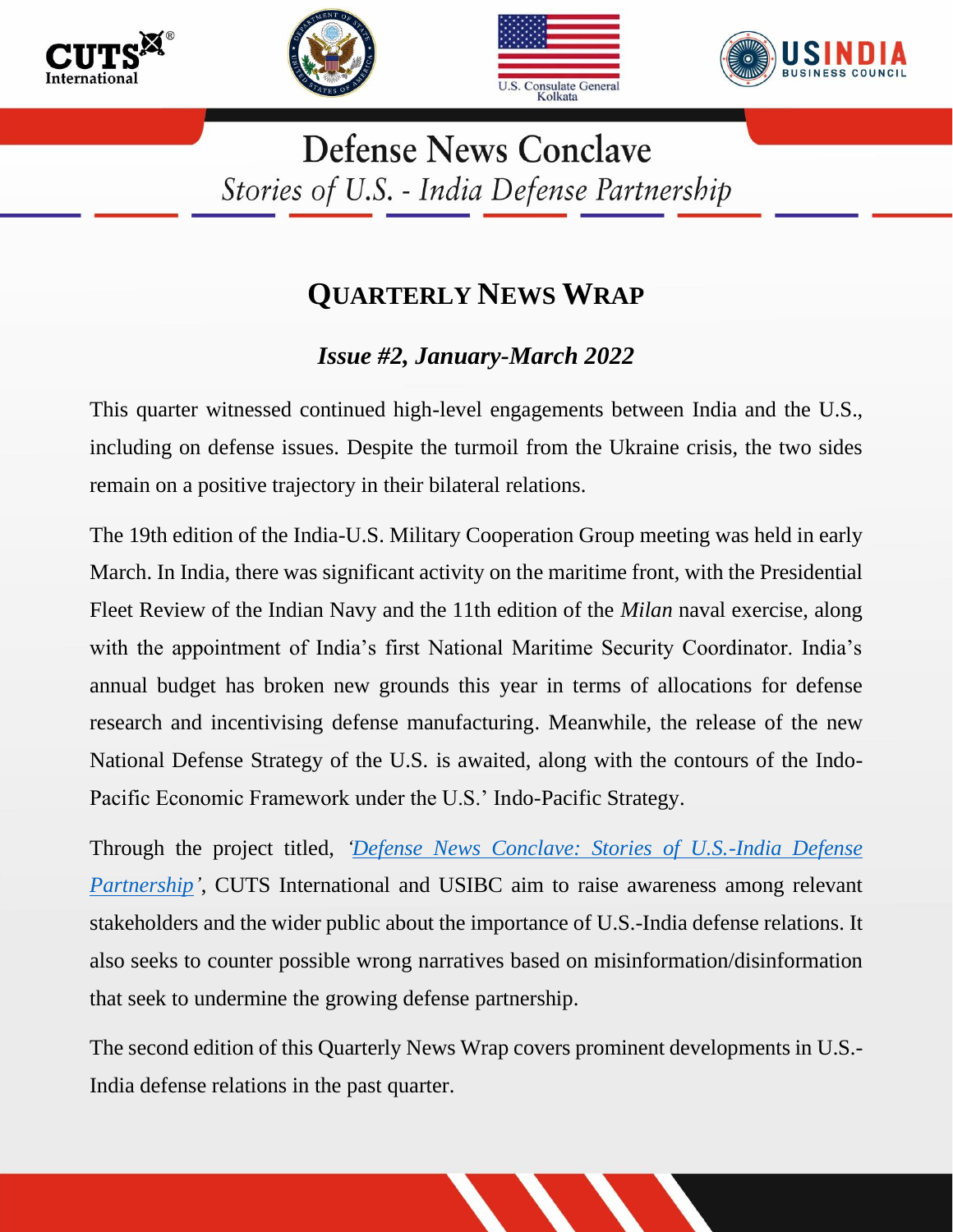| <b>HIGHLIGHTS</b>                                                                                                                            |                                                                                                                                                                                                                                                                                                                                                                                                                                                                                                                     |  |
|----------------------------------------------------------------------------------------------------------------------------------------------|---------------------------------------------------------------------------------------------------------------------------------------------------------------------------------------------------------------------------------------------------------------------------------------------------------------------------------------------------------------------------------------------------------------------------------------------------------------------------------------------------------------------|--|
| 'Incredible momentum' in India-US<br>defence relationship: Pentagon<br>official<br>Press Trust of India, Business Standard<br>March 10, 2022 | There is an "incredible momentum" in the U.S.-India defence<br>relationship and the much awaited $2+2$ dialogue between the two<br>countries will take place here in early April, a top Pentagon official<br>has said during a Congressional hearing on the Indo-Pacific region.                                                                                                                                                                                                                                    |  |
| The Ukraine war could transform<br>India's military preparedness<br>Dhruva Jaishankar, The Interpreter,<br>Lowy Institute<br>March 10, 2022  | For India, this has important implications. Militarily, a Russia at<br>war (or on a war footing) will be less capable of providing India<br>with critical defence equipment, whether Kalashnikov rifles or<br>hardware of greater sophistication, even if it so desires (after all,<br>the allure of foreign exchange will be tremendous). Moreover,<br>economic transactions of all kinds with Russia will be more<br>difficult amid wide and severe international sanctions involving<br>virtually all US allies. |  |
| <b>Can India's Defense Industry Make</b><br>It on the Export Market?<br>Harsh V. Pant and Angad Singh, Foreign<br>Policy<br>March 09, 2022   | New Delhi seems to have a new willingness to work toward a<br>cohesive defense exports policy; the BrahMos sale points to it,<br>taking new strides in this direction. It has taken major policy<br>reforms to take annual Indian defense exports past the \$1 billion<br>mark; to reach the \$5 billion mark, the Modi government will have<br>to focus on major fiscal and industrial reforms.                                                                                                                    |  |
| <b>Multi-nation Milan naval exercise</b><br>concludes in Visakhapatnam<br>Rajat Pandit, The Times of India<br>March 05, 2022                 | During the sea phase of the 11th Milan edition, a series of complex<br>and advanced exercises were undertaken in all three dimensions of<br>naval operations to enhance compatibility, interoperability, mutual<br>understanding and maritime cooperation amongst the partner<br>navies.                                                                                                                                                                                                                            |  |
| India's Naval might in full display<br>at President's Fleet Review<br>Press Trust of India, EastMojo<br>February 21, 2022                    | The Navy noted that the last decade has witnessed India's<br>dependence on maritime environment expanding substantially as<br>its economic, military and technological strength grew, global<br>interactions widened and the national security imperatives and<br>political interests stretched gradually beyond the Indian Ocean<br>Region.                                                                                                                                                                        |  |
| Budget brings much-needed cheer,<br>new paradigm in defence R&D<br>G Mohan Kumar, The Economic Times<br>February 05, 2022                    | This year's budget has brought some much-needed cheer to defence<br>research. The finance minister's announcement that 25% of<br>defence research funds would be earmarked for the private sector,<br>startups and the academia is a long-awaited reform. This measure<br>will be a shot in the arm for 'Make in India', raising innovation to<br>unprecedented levels.                                                                                                                                             |  |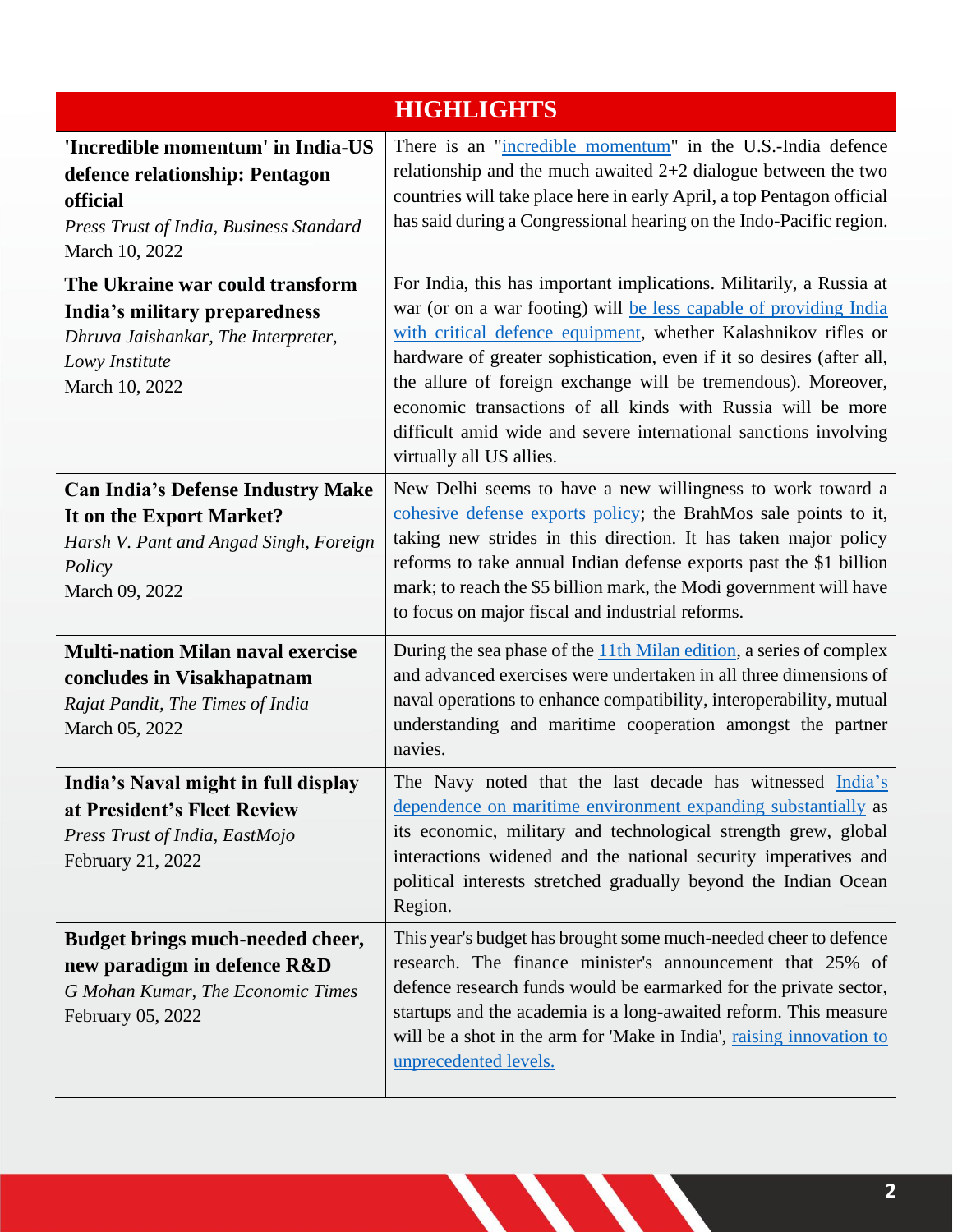| <b>OFFICIAL STATEMENTS</b>                                                                                                                                                                                      |                                                                                                                                                                                                                                                                                                                                                                                                                                                      |  |
|-----------------------------------------------------------------------------------------------------------------------------------------------------------------------------------------------------------------|------------------------------------------------------------------------------------------------------------------------------------------------------------------------------------------------------------------------------------------------------------------------------------------------------------------------------------------------------------------------------------------------------------------------------------------------------|--|
| <b>Defence Secretary calls for</b><br>innovative methods to deal with<br>Volatile, Uncertain, Complex and<br><b>Ambiguous environment</b><br>Press Information Bureau, Government<br>of India<br>March 10, 2022 | The four-day Indo-Pacific Military Health Exchange (IPMHE-<br>2021-22) conference, co-hosted by Armed Forces Medical<br>Services<br>(AFMS)<br><b>US</b><br>Indo-Pacific<br>and<br>Command<br>(USINDOPACOM), concluded on March 10, 2022 with the<br>valedictory address by Defence Secretary Dr Ajay Kumar. He<br>pointed out the vital role played by a uniformed health professional<br>in providing health care in the most trying circumstances. |  |
| MoD accords in-principle approval                                                                                                                                                                               | Ministry of Defence (MoD), in a landmark step, has offered four                                                                                                                                                                                                                                                                                                                                                                                      |  |
| to four projects under Make-I                                                                                                                                                                                   | projects to the Indian Industry for design & development under                                                                                                                                                                                                                                                                                                                                                                                       |  |
| (Government Funded) & five under                                                                                                                                                                                | Make-I category of Defence Acquisition Procedure (DAP) 2020.                                                                                                                                                                                                                                                                                                                                                                                         |  |
| Make-II (industry-funded)                                                                                                                                                                                       | The industry will be provided financial support for prototype                                                                                                                                                                                                                                                                                                                                                                                        |  |
| categories of Defence Acquisition                                                                                                                                                                               | development of these projects. This is for the first time since the                                                                                                                                                                                                                                                                                                                                                                                  |  |
| Procedure 2020                                                                                                                                                                                                  | launch of industry-friendly DAP-2020 that Indian Industry has                                                                                                                                                                                                                                                                                                                                                                                        |  |
| <b>Press Information Bureau, Government</b>                                                                                                                                                                     | been involved in development of big-ticket platforms such as Light                                                                                                                                                                                                                                                                                                                                                                                   |  |
| of India                                                                                                                                                                                                        | tank and Communication Equipment with Indian security                                                                                                                                                                                                                                                                                                                                                                                                |  |
| March 03, 2022                                                                                                                                                                                                  | protocols.                                                                                                                                                                                                                                                                                                                                                                                                                                           |  |
| India & US hold 19th Military<br><b>Cooperation meeting in Agra to</b><br>strengthen defence cooperation<br><b>Press Information Bureau, Government</b><br>of India<br>March 02, 2022                           | The 19th edition of India-US Military Cooperation Group (MCG)<br>meeting was held in Agra, Uttar Pradesh on March 01-02, 2022.<br>The discussions focussed on strengthening the ongoing defence<br>engagements between the two sides and mulled on new initiatives<br>under the ambit of existing cooperation mechanisms.                                                                                                                            |  |
| <b>Western Naval Command</b>                                                                                                                                                                                    | Tri-services discussions on the modalities and structural                                                                                                                                                                                                                                                                                                                                                                                            |  |
| <b>Conducts High Level Meeting on</b>                                                                                                                                                                           | framework for the creation of Integrated Theatre Commands for                                                                                                                                                                                                                                                                                                                                                                                        |  |
| <b>Theatre Commands</b>                                                                                                                                                                                         | the Indian Armed Forces were held under the aegis of Western                                                                                                                                                                                                                                                                                                                                                                                         |  |
| <b>Press Information Bureau, Government</b>                                                                                                                                                                     | Naval Command at Mumbai. This is yet another milestone towards                                                                                                                                                                                                                                                                                                                                                                                       |  |
| of India                                                                                                                                                                                                        | building jointness and enhancing organisational synergy among                                                                                                                                                                                                                                                                                                                                                                                        |  |
| February 25, 2022                                                                                                                                                                                               | the three Services.                                                                                                                                                                                                                                                                                                                                                                                                                                  |  |
| Tri-Service Andaman & Nicobar                                                                                                                                                                                   | In a boost to maritime security, the indigenous Advanced Light                                                                                                                                                                                                                                                                                                                                                                                       |  |
| <b>Command inducts Advanced Light</b>                                                                                                                                                                           | Helicopter (ALH) MK III aircraft was formally inducted at INS                                                                                                                                                                                                                                                                                                                                                                                        |  |
| <b>Helicopter MK III</b>                                                                                                                                                                                        | Utkrosh by Commander-in-Chief, Andaman and Nicobar                                                                                                                                                                                                                                                                                                                                                                                                   |  |
| <b>Press Information Bureau, Government</b>                                                                                                                                                                     | Command. The induction marks a continuing increase in the                                                                                                                                                                                                                                                                                                                                                                                            |  |
| of India                                                                                                                                                                                                        | capabilities of the A&N Command in the past two decades of its                                                                                                                                                                                                                                                                                                                                                                                       |  |
| January 28, 2022                                                                                                                                                                                                | raising as India's only joint theatre command.                                                                                                                                                                                                                                                                                                                                                                                                       |  |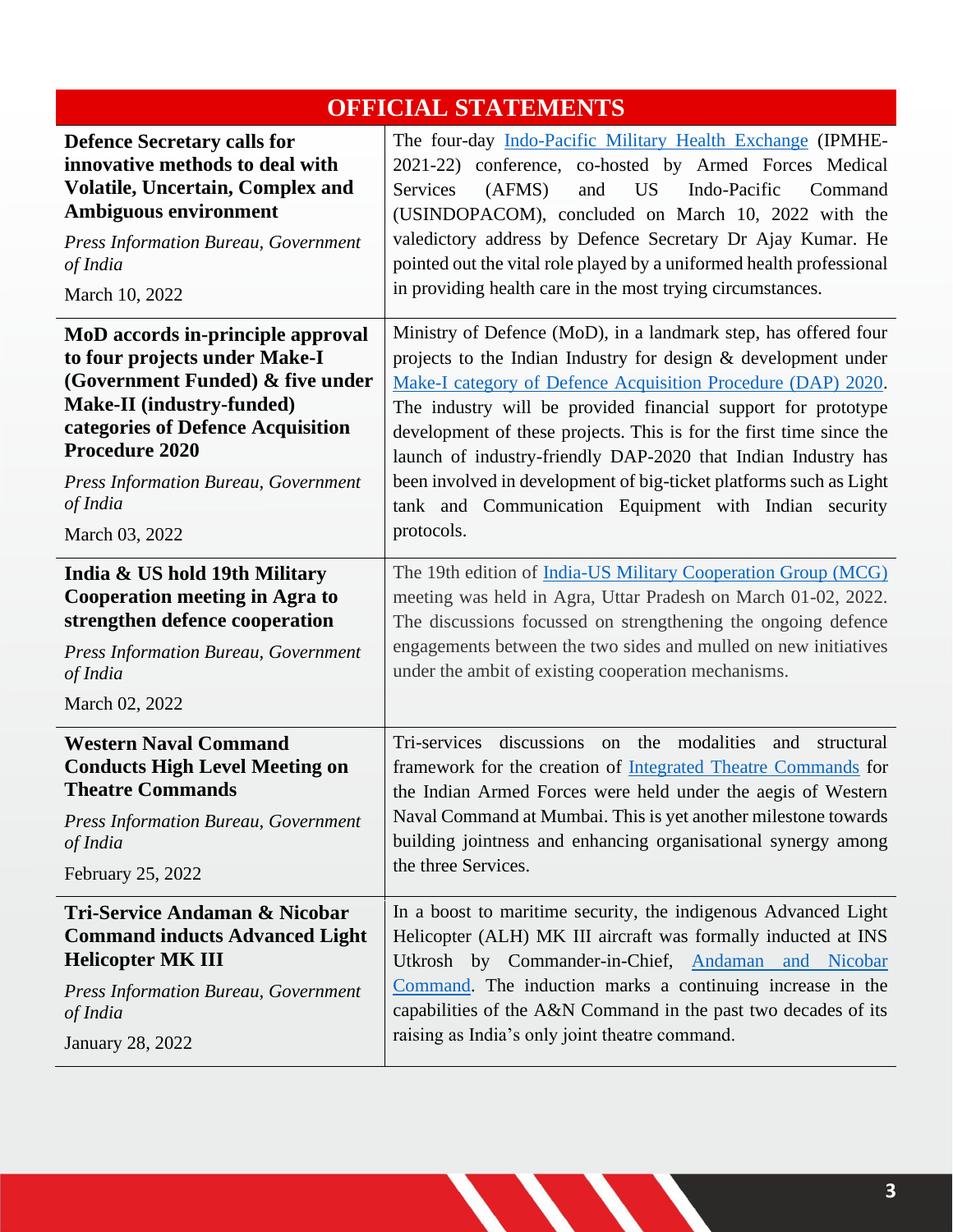| <b>POLICY MATTERS</b>                                                                                                                                          |                                                                                                                                                                                                                                                                                                                                                                                                                                                                                                                   |  |
|----------------------------------------------------------------------------------------------------------------------------------------------------------------|-------------------------------------------------------------------------------------------------------------------------------------------------------------------------------------------------------------------------------------------------------------------------------------------------------------------------------------------------------------------------------------------------------------------------------------------------------------------------------------------------------------------|--|
| <b>India's Maritime Security</b><br>Coordinator has his mission cut out<br>Abhijit Singh, Observer Research<br>Foundation<br>February 21, 2022                 | The government has appointed the country's first National<br>Maritime Security Coordinator (NMSC). Former Vice Chief of the<br>navy, Vice Admiral Ashok Kumar, will be the NMSC in the<br>National Security Council Secretariat under the National Security<br>Advisor. Admiral Kumar will ensure cooperation and harmonised<br>functioning between the various agencies and stakeholders tasked<br>to ensure the protection of India's vast coastline and safeguard<br>interests in the exclusive economic zone. |  |
| <b>Austin Says Current Operations</b><br><b>Give Hints of New National Defense</b><br><b>Strategy</b><br>Jim Garamone, DOD News<br>February 18, 2022           | People interested in the new National Defense Strategy can see<br>some of it in play as the United States and its allies face Russian<br>aggression in Eastern Europe, Secretary of Defense Lloyd J. Austin<br>III said in Warsaw. Austin said he is proud of the work that has<br>been done on the document, but he is not yet ready to release it. He<br>did give some hints about the strategy and the idea of integrated<br>deterrence that is a driving force behind it.                                     |  |
| Decrease military pension, salary<br>bill without reinventing wheel. Just<br>look at other armies<br>Lt. Gen H S Panag (Retd.), The Print<br>February 17, 2022 | It would be prudent for the new Chief of Defence Staff to adopt a<br>holistic approach to reduce the salaries and the pensions<br>expenditure. He must prevail upon the government to carry out a<br>strategic review to formulate a National Security Strategy to fight<br>the short, intense and high technology driven wars of the 21st<br>century. This will dictate the quality and size of the armed forces.                                                                                                |  |
| Defence Budget 2022: Gearing up<br>India's domestic military-industrial<br>complex<br>Milind Kulshreshtha, Financial Express<br>February 10, 2022              | In recent times, the Defence budget has also been sensitive to the<br>need for establishing a technological framework to advance growth<br>of a vibrant indigenous military manufacturing infrastructure. For<br>this self-reliance initiative, 68% of the capital procurement has<br>been proposed to be earmarked for domestic industry, up from 58%<br>in 2021-22.                                                                                                                                             |  |
| <b>MSMEs keenly await Revised</b><br><b>Aerospace and Defence Policy 2022</b><br>The Hindu<br>February 10, 2022                                                | Micro, Small and Medium Enterprises (MSME) units in the<br>Tiruchi region are looking forward to the impending release of the<br>Revised Aerospace and Defence Policy 2022, that is expected to<br>smoothen the fructification of the proposed interventions through<br>establishment of Centres of Excellence by GE, Siemens and<br>Dassault Systemes.                                                                                                                                                           |  |
| More 'bang for the buck' in<br>defence: New thinking vital<br>Sanjaya Baru, Deccan Chronicle<br>February 07, 2022                                              | The "Make in India" programme in defence manufacturing can<br>have positive externalities that also benefit domestic small and<br>medium enterprises which supply components to larger entities.<br>Many such industries have come up around Hyderabad, Bengaluru<br>and Coimbatore.                                                                                                                                                                                                                              |  |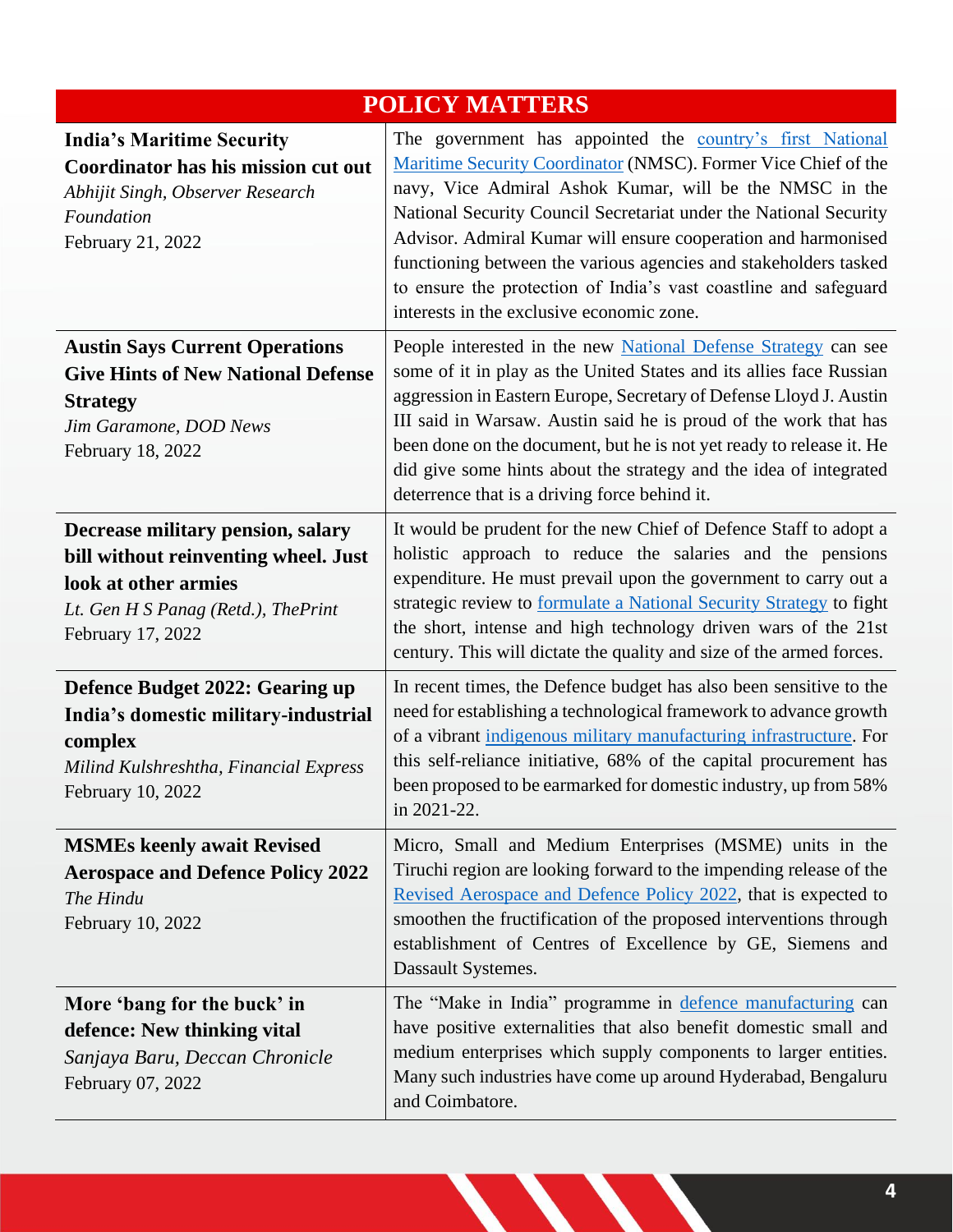| <b>DEFENSE TRADE</b>                                                                                                                                                                                        |                                                                                                                                                                                                                                                                                                                                                                                                                                                                                                                                                                                                                                                          |  |
|-------------------------------------------------------------------------------------------------------------------------------------------------------------------------------------------------------------|----------------------------------------------------------------------------------------------------------------------------------------------------------------------------------------------------------------------------------------------------------------------------------------------------------------------------------------------------------------------------------------------------------------------------------------------------------------------------------------------------------------------------------------------------------------------------------------------------------------------------------------------------------|--|
| India to showcase Tejas at<br>Singapore air show, tap export<br>potential<br>Rahul Singh, Hindustan Times<br>February 13, 2022                                                                              | The Tejas's participation in the Singapore air show comes in the<br>backdrop of India taking steps to transform itself from one of the<br>world's biggest weapons importers into an export powerhouse. The<br>military hardware that holds export potential includes the LCA,<br>Astra beyond-visual-range air-to-air missile, Akash surface-to-air<br>missile system, BrahMos supersonic cruise missiles, tanks, sonars<br>and a variety of radars.                                                                                                                                                                                                     |  |
| Decoding the defence budget<br>Harsha Kakar, The Statesman<br>February 08, 2022                                                                                                                             | The recent sale of BrahMos to Philippines has come as a boost.<br>Unless exports increase, investments by the private sector would<br>begin to stagnate. In this the government has a major role.<br>Empowering defence attaches to represent the Indian defence<br>industry is not a long-term solution. Marginal increase in the<br>revenue budget would place strains on the armed forces to maintain<br>forces.                                                                                                                                                                                                                                      |  |
| BrahMos export opens up strategic<br>arena<br>Gurjit Singh, The Tribune<br>February 08, 2022                                                                                                                | Now, as the Quad has visible participation in the Indo-Pacific,<br>ASEAN countries believe that their strategic autonomy allows<br>them to engage beyond China. The only thing they want to avoid<br>is Sino-US rivalry. Therefore, buying defence equipment from<br>India or Japan is considered a safer bet. The Philippines obtained<br>patrol boats from Japan, as did Vietnam; the Philippines' main<br>equipment is of US origin since it was a US treaty partner and it is<br>still ordering more American equipment. India has found the right<br>niche as neither the US nor Japan have missiles which they will<br>provide to ASEAN countries. |  |
| <b>BrahMos signs contract with</b><br><b>Philippines for export of Shore</b><br><b>Based Anti-Ship Missile System</b><br><b>Press Information Bureau, Government</b><br>of India<br><b>January 28, 2022</b> | BrahMos Aerospace Private Limited (BAPL) signed a contract<br>with the Department of National Defence of the Republic of<br>Philippines on January 28, 2022 for supply of Shore Based Anti-<br>Ship Missile System to Philippines. The BAPL is a joint venture<br>company of the Defence Research and Development Organisation.<br>The contract is an important step forward for Government of<br>India's policy of promoting responsible defence exports.                                                                                                                                                                                               |  |
| Defence ministry's PMA policy is<br>protectionism. Indian-made arms<br>need export market<br>Lt. General Prakash Menon, ThePrint<br>January 18, 2022                                                        | 'Atmanirbharta' in Defence is a laudable policy path. Navigating<br>the path will always be easier said than done. Unleashing India's<br>potential has to be its approach. The promise lies in minimising the<br>government's role in the market economy. That is the reason why<br>'bans' and restrictions can act as impediments towards the<br>realisation of Atmanirbhar Bharat.                                                                                                                                                                                                                                                                     |  |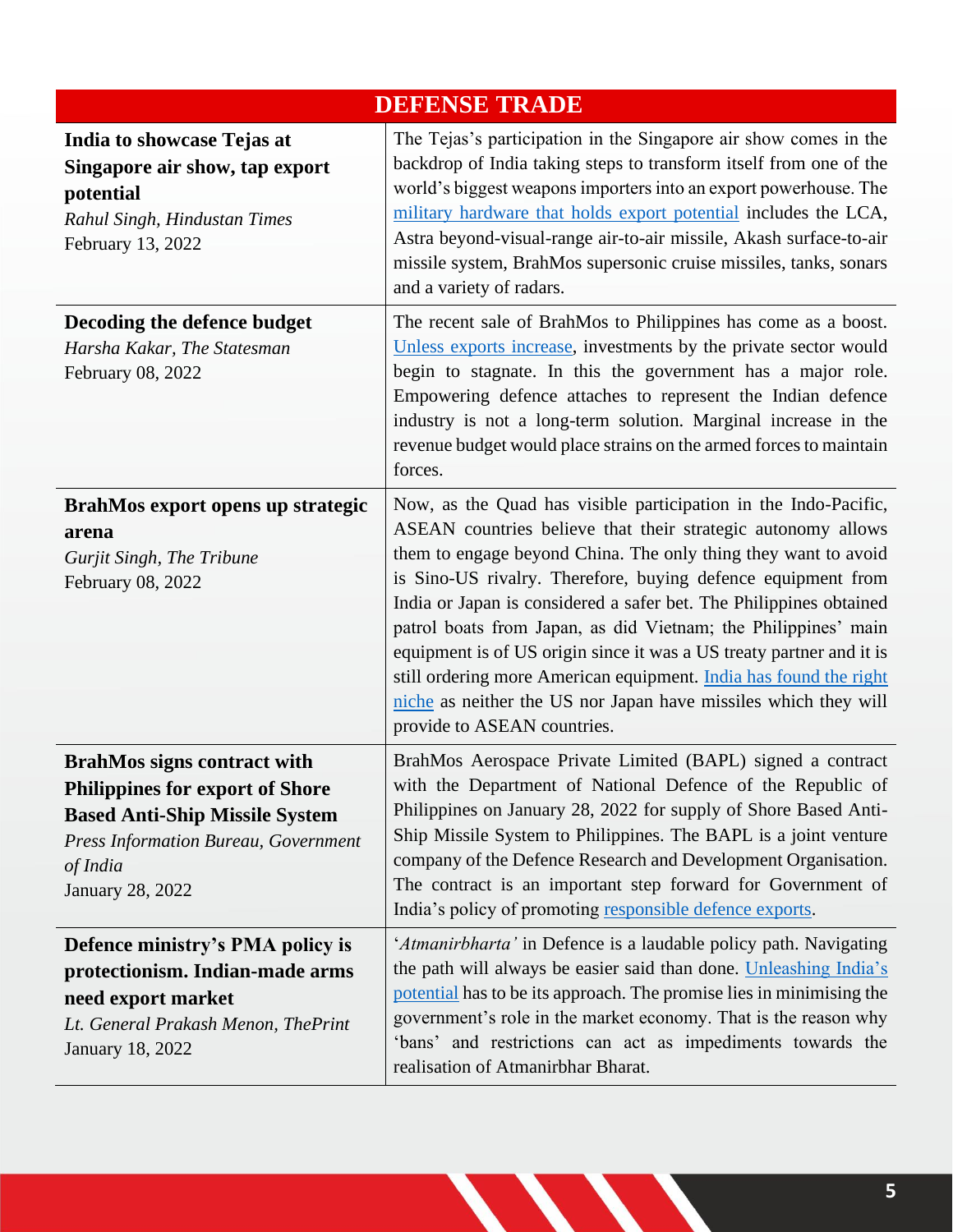## **TECHNOLOGY AND INNOVATION**

| <b>DOD Establishes 5G and Future</b><br><b>Generation Wireless Cross-Functional</b><br><b>Team</b><br><b>DOD</b> News<br>March 09, 2022                               | The Department of Defense announced the establishment of a<br>5G and FutureG cross-functional team that will accelerate the<br>adoption of transformative 5G and future generation wireless<br>networking technologies to ensure its forces can operate<br>effectively anywhere, including in contested networks.<br>On February 23, a team of scientists from DRDO and IIT Delhi<br>successfully demonstrated the <b>Quantum Key Distribution</b><br>(QKD) link between Prayagraj and Vindhyachal in the northern<br>Indian state of Uttar Pradesh, a distance of more than 100<br>kilometers. |  |
|-----------------------------------------------------------------------------------------------------------------------------------------------------------------------|-------------------------------------------------------------------------------------------------------------------------------------------------------------------------------------------------------------------------------------------------------------------------------------------------------------------------------------------------------------------------------------------------------------------------------------------------------------------------------------------------------------------------------------------------------------------------------------------------|--|
| Few Months After China, DRDO's 'Big<br><b>Breakthrough' In Quantum Tech</b><br><b>Powers India Into The Elite Club</b><br><b>The Eurasian Times</b><br>March 02, 2022 |                                                                                                                                                                                                                                                                                                                                                                                                                                                                                                                                                                                                 |  |
| <b>Tamil Nadu's defence innovation</b><br>hub CDIIC gets first order worth Rs<br>143 crore with MoUs<br>The New Indian Express<br>February 07, 2022                   | Indigenisation of Defence procurement got a shot in the arm with<br>Codissia Defence Innovation and Atal Incubation Centre<br>(CDIIC) of Coimbatore signing Rs 143 crore worth of MoUs<br>with various defence public sector undertakings (DPSU) to<br>produce 124 products. It is the first Defence Innovation Hub to<br>be set up in India, following the announcement of Defence<br>Innovation Organisation set up under iDEX (Innovations for<br>Defence Excellence).                                                                                                                       |  |
| <b>New DOD Chief Digital Artificial</b><br><b>Intelligence Office Launches</b><br>Terri Moon Cronk, DOD News<br>February 04, 2022                                     | The Defense Department must become a digital and artificial<br>intelligence-enabled enterprise capable of operating at the speed<br>and scale necessary to preserve its military advantage, according<br>to a memorandum issued by Deputy Secretary of Defense<br>Kathleen H. Hicks. The memorandum outlines how the chief<br>digital and artificial intelligence officer, or CDAO, is charged<br>with making sure DOD supports such an enterprise.                                                                                                                                             |  |
| Defence innovation will cost money,<br>private control. Else be happy with<br>drone light shows<br>Lt. General Prakash Menon, ThePrint<br>February 01, 2022           | Political intervention will be required to reconfigure the iDEX<br>scheme, increase its financial allocation and place it in the hands<br>of technologists, scientists, military leaders and other experts<br>within entities that do not have to conform to bureaucratic norms<br>that cannot possibly serve the innovative spirit.                                                                                                                                                                                                                                                            |  |
| 2022 is a promising year for India's<br>defence capabilities<br>Prakash Chandra, Moneycontrol<br>January 04, 2022                                                     | The Bengaluru-based Tonbo Imaging makes advanced imaging<br>and sensor systems for the military that finds application in<br>reconnaissance, infrastructure security, and transportation<br>safety. Combat Robotics India in Pune is developing amphibious<br>ground vehicles for all terrain operations, while the Tamil Nadu-<br>based Vinveli builds customised drones for the army and<br>paramilitary forces.                                                                                                                                                                              |  |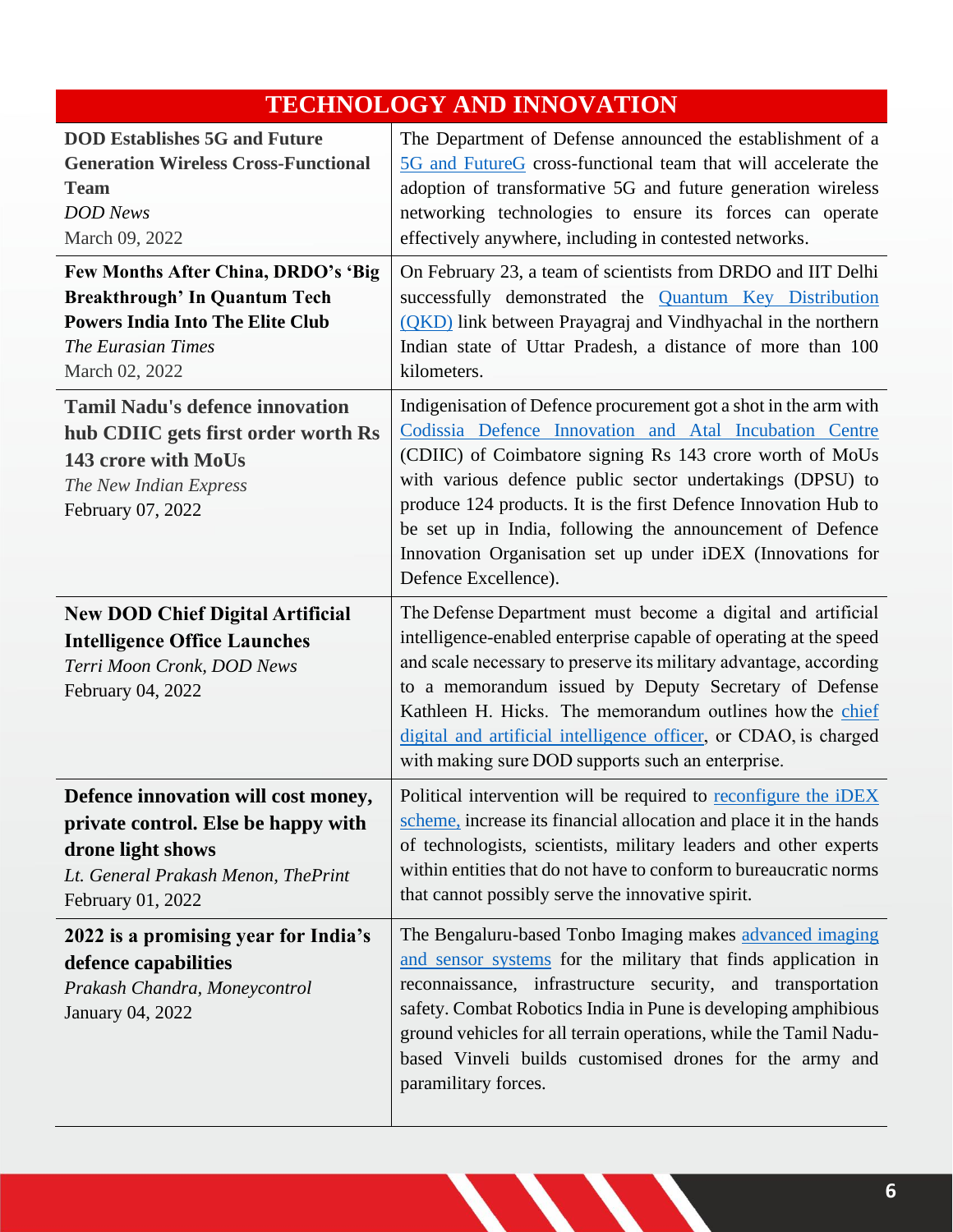## **INDO-PACIFIC DEVELOPMENTS**

| <b>Colombo Security Conclave adopts</b><br>road map for cooperation in<br>maritime security, counterterrorism<br>Rezaul H Laskar, Hindustan Times<br>March 11, 2022     | The Colombo Security Conclave, a grouping of India, Sri Lanka,<br>the Maldives and Mauritius, adopted a road map for cooperation<br>and collaboration in areas such as maritime security,<br>counterterrorism and drug trafficking.                                                                                                                                                                                                                                                                      |  |
|-------------------------------------------------------------------------------------------------------------------------------------------------------------------------|----------------------------------------------------------------------------------------------------------------------------------------------------------------------------------------------------------------------------------------------------------------------------------------------------------------------------------------------------------------------------------------------------------------------------------------------------------------------------------------------------------|--|
| India's Place in the New US Indo-<br><b>Pacific Strategy</b><br>Rajeswari Pillai Rajagopalan, The<br>Diplomat<br>February 22, 2022                                      | In sum, the <u>new Indo-Pacific strategy</u> appears to be taking<br>regional concerns more seriously, while also re-emphasizing<br>both the importance of American interests in the region and<br>Washington's recognition of the need for partners in pursuing<br>these interests.                                                                                                                                                                                                                     |  |
| India, Philippines vow to expand<br>defence ties & Indo-Pacific<br>partnership on Jaishankar's visit<br>Nayanima Basu, ThePrint<br>February 15, 2022                    | India and the Philippines vowed to expand security and defence<br>cooperation during External Affairs Minister S. Jaishankar's<br>maiden visit to the archipelago, also deciding to have a closer<br>partnership under the Indo-Pacific strategic construct, with an<br>eye on China. Jaishankar's visit comes less than a month after<br>New Delhi got its first export deal for BrahMos missiles in<br>January, when Manila signed a \$374-million deal with the<br>BrahMos Aerospace Private Limited. |  |
| India, EU discuss cooperation in<br>joint naval activities in Indo-Pacific<br>Rezaul H Laskar, Hindustan Times<br>February 02, 2022                                     | India currently has one of the largest facilities for maritime<br>domain awareness in the form of the Gurugram-based<br>Information Fusion Centre-Indian Ocean Region of the Indian<br>Navy. Among the partner countries that have posted<br>international liaison officers at the centre are Australia, France,<br>the Maldives, Mauritius, Myanmar,<br>Seychelles,<br>Japan,<br>Singapore, the UK and the US.                                                                                          |  |
| <b>Maritime Partnership Exercise</b><br>between Ships of Indian Navy and<br><b>JMSDF</b><br>Press Information Bureau, Government of<br><b>India</b><br>January 13, 2022 | Indian Naval Ships Shivalik and Kadmatt undertook Maritime<br>Partnership Exercise with Japan Maritime Self-Defence Force<br>(JMSDF) Ships Uraga and Hirado in the Bay of Bengal on 13<br>Jan 22. The exercise was aimed at strengthening bilateral<br>relations, promoting defence cooperation, enhancing mutual<br>understanding and inter-operability between the two navies and<br>sharing best practices.                                                                                           |  |
| The Indo-Pacific region, maritime<br>focus, and ocean governance<br>Girish Luthra, Observer Research<br>Foundation<br>January 08, 2022                                  | 2021 has been a watershed year for the Indo-Pacific region, with<br>major policy, framework, and posture adaptations made by many<br>countries and regional groupings, both within and outside the<br>region.                                                                                                                                                                                                                                                                                            |  |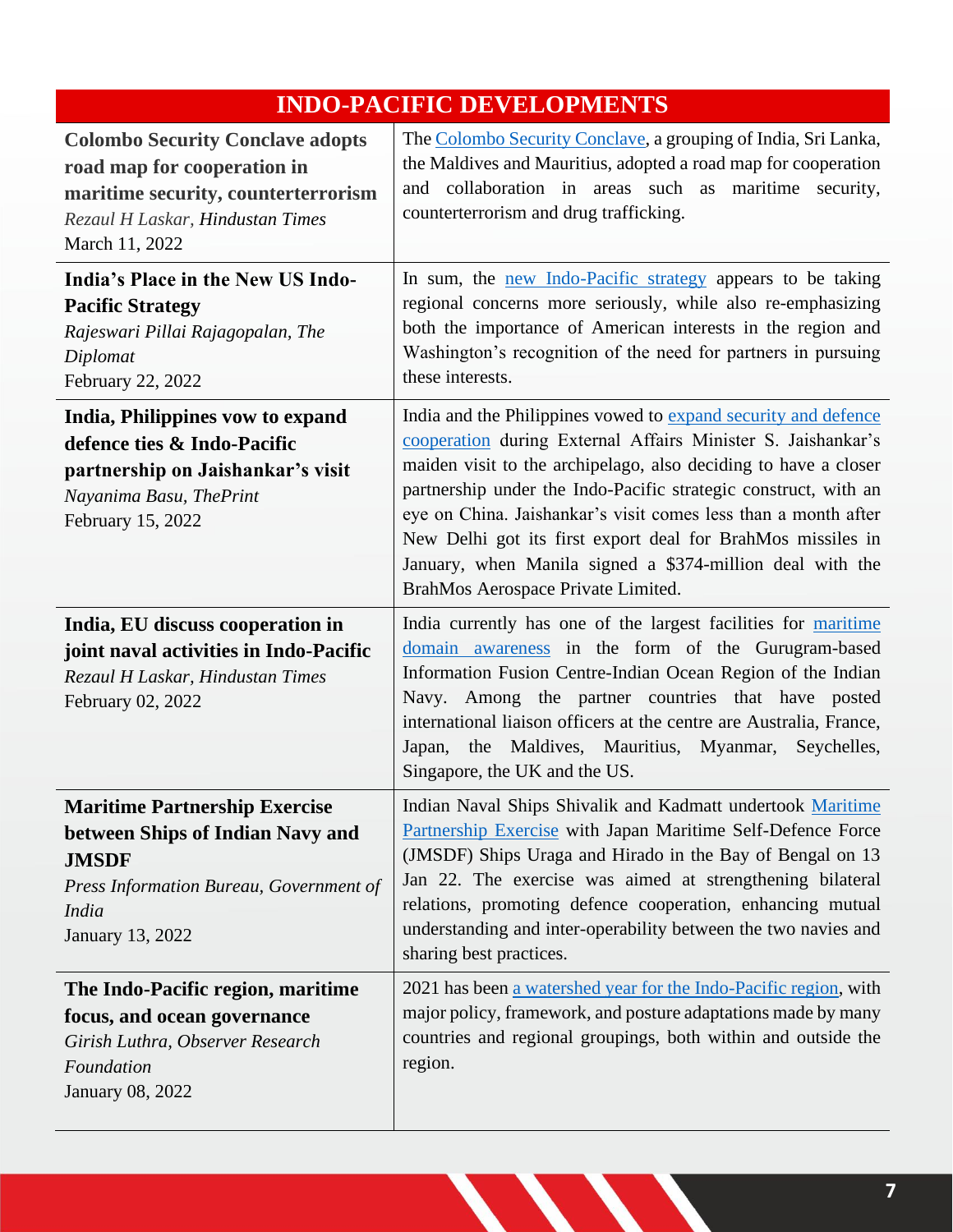|                  | <b>RELEVANT EVENTS AND VISITS</b>                                                                                                                                                                        |                                                                                                                                                                                    |  |
|------------------|----------------------------------------------------------------------------------------------------------------------------------------------------------------------------------------------------------|------------------------------------------------------------------------------------------------------------------------------------------------------------------------------------|--|
| <b>S.</b><br>No. | <b>Events/Visits</b>                                                                                                                                                                                     | <b>Major Outcomes</b>                                                                                                                                                              |  |
| 1.               | Foreign Secretary Harsh Vardhan Shringla meets U.S.<br><b>Deputy National Security Advisor for International</b><br>Economics & G20 Sherpa Daleep Singh<br>(March 31, 2022)                              | Discussed economic cooperation and the<br>larger strategic partnership; renewed<br>commitment to working together on<br>global issues of mutual interest, including<br>at the G20. |  |
| 2.               | Indian Foreign Secretary Harsh Vardhan Shringla and the<br>U.S. Under Secretary of State for Political Affairs Victoria<br>Nuland co-chaired India-U.S. Foreign Office Consultations<br>(March 21, 2022) | Reviewed the entire gamut of bilateral<br>relations<br>under<br>the<br>India-U.S.<br>Comprehensive<br>Global<br>Strategic<br>Partnership.                                          |  |
| 3.               | External Affairs Minister, Dr. S. Jaishankar meets Atul<br>Keshap, President of U.S.-India Business Council in New<br>Delhi<br>(March 09, 2022)                                                          | Discussed various avenues for bilateral<br>cooperation between India and the U.S.                                                                                                  |  |
| $\overline{4}$ . | 23rd Executive Steering Group (ESG) Meeting between<br>the Indian Navy and U.S. Navy in New Delhi<br>(March 07-09, 2022)                                                                                 | Dialogue towards bolstering defense<br>relations between India and the U.S. in<br>the maritime domain.                                                                             |  |
| 5.               | Virtual summit of Quad leaders<br>(March 03, 2022)                                                                                                                                                       | Leaders reviewed the progress on Quad<br>initiatives since the September 2021<br>Quad Summit.                                                                                      |  |
| 6.               | Foreign Secretary Harsh Vardhan Shringla welcomes<br>Admiral Paparo, Commander of U.S. Pacific Fleet in India<br>(February 25, 2022)                                                                     | Discussed bilateral maritime security and<br>defense ties.                                                                                                                         |  |
| 7.               | Indian External Affairs Minister, Dr. S. Jaishankar meets<br>H.E. James Mattis, former U.S. Secretary of Defense<br>(February 19, 2022)                                                                  | Dialogue on U.S.-India relations.                                                                                                                                                  |  |
| 8.               | External Affairs Minister, Dr. S. Jaishankar meets H.E. Ng<br><b>Eng Hen, Defense Minister of Singapore</b><br>(February 19, 2022)                                                                       | Discussed bilateral and ASEAN related<br>defense cooperation.                                                                                                                      |  |
| 9.               | Visit of Commander of the Royal Saudi Land Forces,<br>Lieutenant General Fahd Bin Abdullah Mohammed Al-<br>Mutair to India<br>(February 15, 2022)                                                        | Discussed bilateral security and defense<br>ties.                                                                                                                                  |  |
| 10.              | External Affairs Minister, Dr. S. Jaishankar meets H.E. Mr.<br>Delfin Lorenzana, Defense Minister of Philippines<br>(February 14, 2022)                                                                  | Discussed national security challenges<br>and expanding defense cooperation<br>along with proposals for joint R&D.                                                                 |  |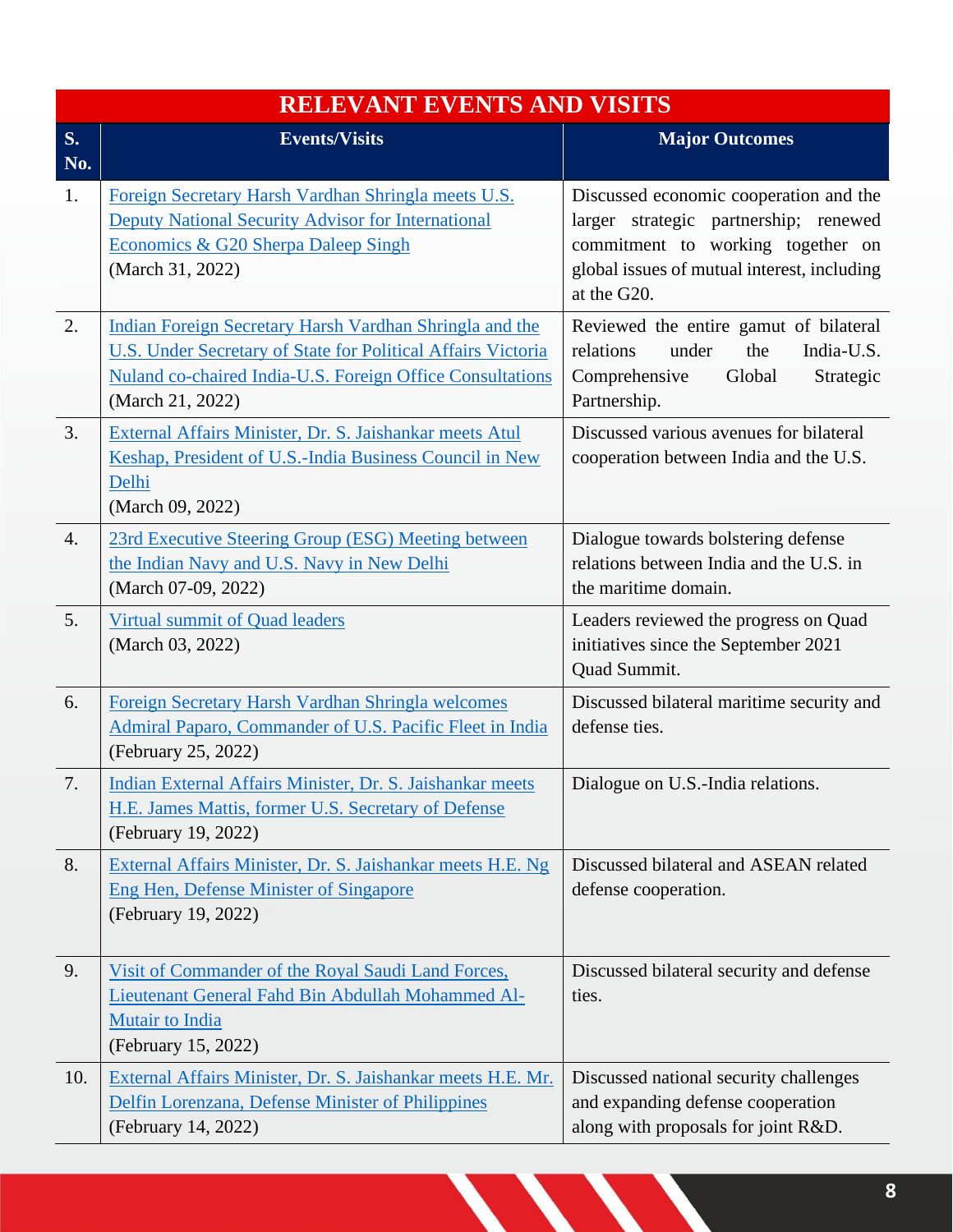| 11.<br>12. | Visit of Rear Admiral Saif Bin Nasser Bin Mohsin Al<br>Rahbi, Commander of the Royal Navy of Oman (CRNO)<br>to India<br>(February 14, 2022)<br>Indian External Affairs Minister, Dr. S. Jaishankar meets | Visited Indian Navy's Western Naval<br>Command at Mumbai and interacted<br>with the Flag Officer Commanding-in-<br>Chief, Western Naval Command and<br>visited ships at Naval Dockyard,<br>Mumbai.<br>Reviewed the progress made over the |
|------------|----------------------------------------------------------------------------------------------------------------------------------------------------------------------------------------------------------|-------------------------------------------------------------------------------------------------------------------------------------------------------------------------------------------------------------------------------------------|
|            | U.S. Secretary of State Antony Blinken in Melbourne<br>(February 11, 2022)                                                                                                                               | past year in broadening and deepening<br>the U.S.-India Strategic Partnership and<br>discussed efforts to strengthen Indo-<br>Pacific cooperation through the Quad.                                                                       |
| 13.        | Australian Prime Minister H.E. Scott Morrison meets the<br><b>Quad Foreign Ministers collectively in Melbourne</b><br>(February 11, 2022)                                                                | Leaders reiterated their commitment and<br>shared vision for a free, open and<br>inclusive Indo-Pacific region.                                                                                                                           |
| 14.        | Indian External Affairs Minister, Dr. S. Jaishankar attends<br>the 4th Quad Foreign Ministers' Meeting in Melbourne<br>(February 11, 2022)                                                               | Reviewed the progress on Quad<br>initiatives since the September 2021<br>Quad Leaders' Summit.                                                                                                                                            |
| 15.        | Secretary East delivers the keynote at the Gateway House<br>Round Table on 'India: Pursuing prosperity & security in<br>the Indo-Pacific'<br>(February 01, 2022)                                         | Outlined India's vision for a free and<br>inclusive Indo-Pacific, and the initiatives<br>undertaken to further cooperation among<br>nations in the region.                                                                                |
| 16.        | <b>Second India-EU Maritime Security Dialogue</b><br>(February 01, 2022)                                                                                                                                 | Discussed developments in the maritime<br>security environment, policy<br>developments, capacity-building and<br>joint naval activities in the Indo-Pacific.                                                                              |
| 17.        | 11 <sup>th</sup> India-Oman Joint Military Cooperation Committee<br><b>Meeting (JMCC)</b><br>(January 31, 2022)                                                                                          | Discussed bilateral defense cooperation<br>and reviewed the progress made in<br>military-to-military engagements,<br>including joint exercises, industry<br>cooperation and various ongoing<br>infrastructure projects.                   |
| 18.        | U.S. Chargé d'Affaires, Patricia Lacina calls on Indian<br>Foreign Secretary, Harsh Vardhan Shringla in New Delhi<br>(January 14, 2022)                                                                  | Dialogue on U.S.-India relations.                                                                                                                                                                                                         |
| 19.        | Exercise Sea Dragon at Andersen Air Force Base, Guam<br>(January 05, 2022)                                                                                                                               | An annual, multi-national high-end anti-<br>submarine warfare (ASW) training<br>exercise. Participating nations include<br>the U.S., Australia, Canada, India, Japan<br>and South Korea.                                                  |